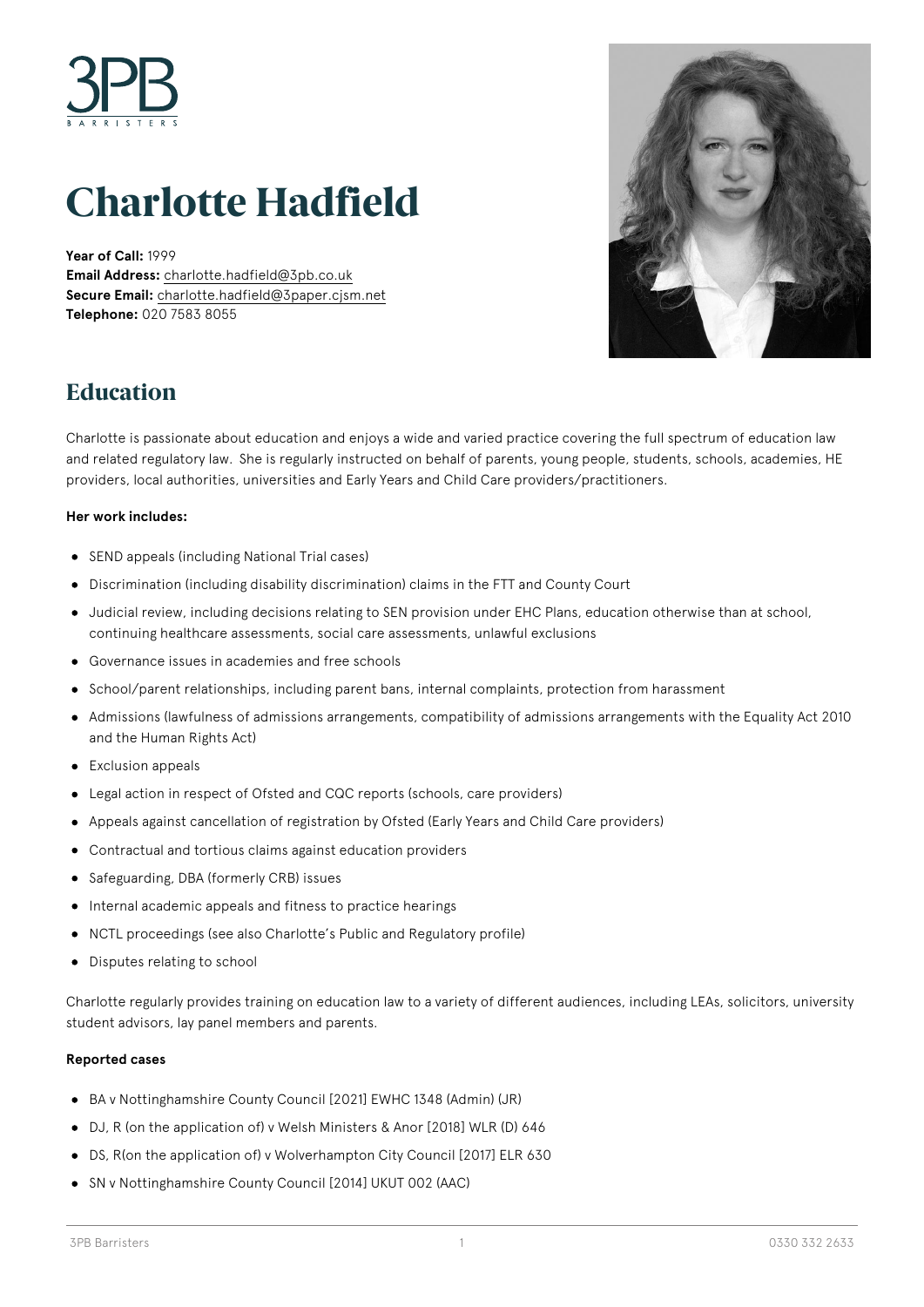Oxfordshire County Council v JL (2010) EWHC 798 (Admin)

### **Mental Capacity/Court of Protection**

Charlotte accepts instructions to appear in the Court of Protection and is well versed in Court of Protection practice and procedure. She is experienced in anticipating and addressing points about capacity that may arise in education, health and care proceedings outside of the Court of Protection, e.g. in relation to young persons in appeals before SENDIST.

### **Articles**

Charlotte Hadfield provides a summary on Government guidance on vulnerable children published today (22 March). Children w/EHCPs will \*not\* automatically receive a school place - their eligibility will be subject to risk assessment. Required reading for SEND professionals.

### [View Article](https://www.3pb.co.uk/content/uploads/Who-are-vunerable-children-and-young-people-under-the-Coronavirus-Bill-by-3PB-Barristers.pdf)

3PB Barristers are proud to announce the launch of the first book on the law on school exclusions since 2002, co-authored by Charlotte Hadfield and Alice de Coverley.

### [View Article](https://www.3pb.co.uk/content/uploads/The-Law-in-Relation-to-School-Exclusions-Book-Launch-by-3PB-Barristers.pdf)

### **Recommendations**

Charlotte Hadfield is well known for her handling of SEN cases. She often acts for her clients in SEND tribunals at the Firsttier and Upper levels, and is also regularly instructed to appear in judicial reviews. Her varied client list includes schools and academies, local authorities, parents and children.

Strengths: "Always very good, very reliable and really quick to understand the issues." "She is hugely experienced and a safe pair of hands for the most complex SEND appeals."

Recent work: Acted for the claimant in D v Hampshire County Council, a judicial review of the council's decision not to make alternative provision for D's education after a consultant psychiatrist had signed D off as unfit to attend school due to his anxiety.

### **Chambers UK 2022**/Education/London Bar

Strengths: "She really fights her client's corner and delivers very comprehensive legal arguments." "She has a very broad knowledge base - there isn't an area of education law that she isn't an expert on."

### **Chambers UK 2021**/Education/London Bar

Strengths: "She's able to grasp a case very quickly and is extremely good in conversation with clients." "She is an exceptional barrister in the area of SEN law. Her expertise means that she is able to secure positive outcomes for young people and their families which change their lives for the better. She is also an excellent advocate."

Recent work: Instructed in R (ota DJ and BW) v The Welsh Ministers, Career Wales and Cardiff City Council, an application for a judicial review of the Ministers' refusal to carry out an assessment of DJ's education needs.

### **Chambers UK 2020**/Education/London Bar

''Charlotte is approachable and extremely helpful in both a practical and advisory capacity, using her wealth of knowledge and experience to provide thorough and clear advice.''

### **Legal 500 2022**/Education/Leading Individual/London Bar

'Her vast knowledge of education law is invaluable. She is excellent in tribunal appeals, thinking quickly on her feet and her advices are really detailed.'